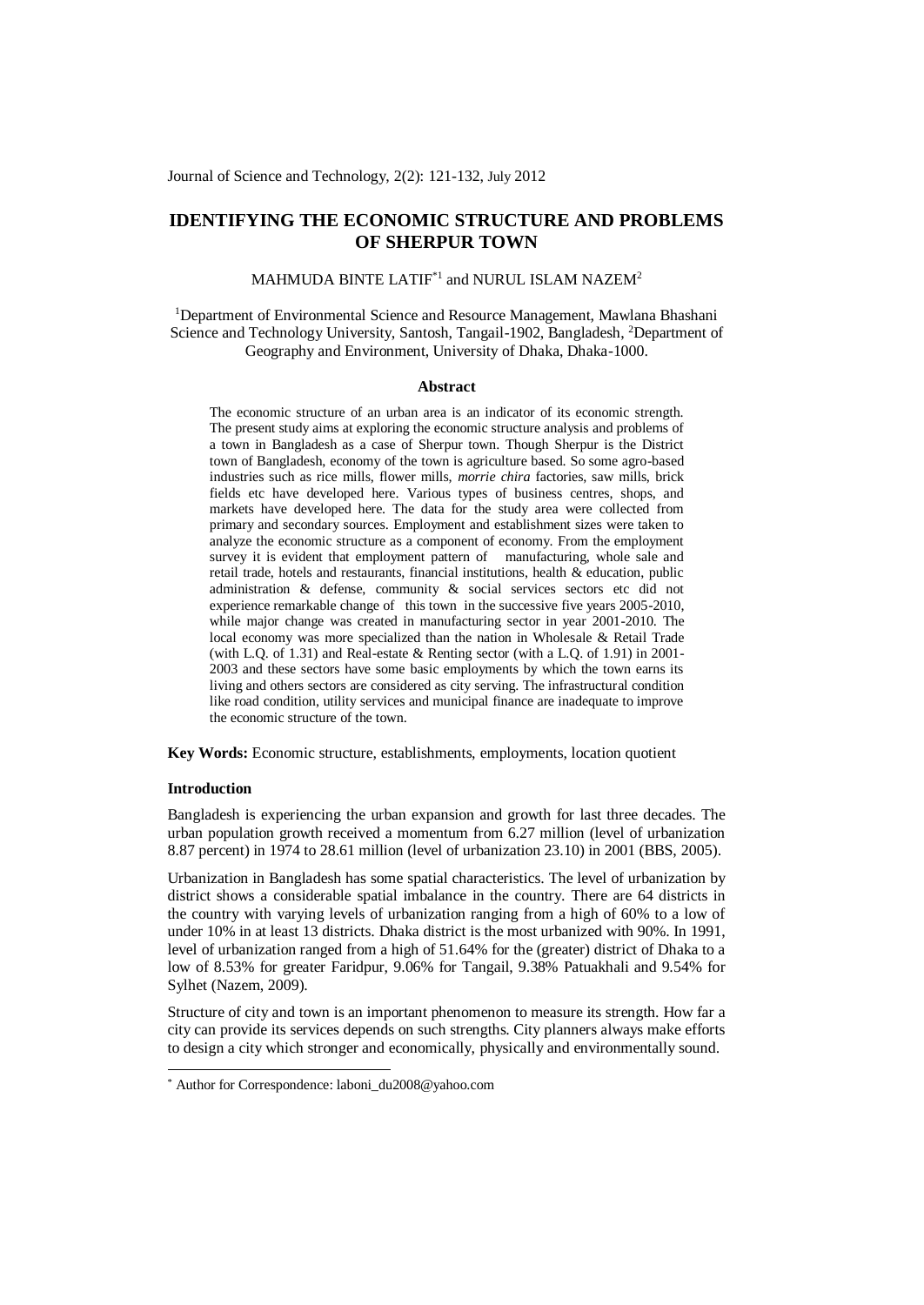A poorly structured city is a burden for a nation. Productivity of a city depends largely on resources that are available for the city use. The governance, land use, road network, economic opportunities and social and utility facilities are depend on the plan as to how a city is structured as totality.

In Bangladesh, most cities are poorly structured, both physically and economically. Particularly the small towns, which are vulnerable and their structure is even the poorest, as these small towns are growing without proper care and planning.

Large towns and cities including the capital city are developing more or less spontaneously. As a result the large cities become overcrowded with squatters, poverty, unemployment and underemployment. The secondary cities and small towns remain neglected.

So, small and medium sized towns have to be developed and made them strong by decentralizing facilities (economic, administrative, infrastructural, educational etc) to reduce rural urban migration and problems of large cities. Large cities dominate the economy which is the problem of our economy. Resources distribution or allocation of our country is not equal. So, decentralization policy will also lead to make opportunities to increase resources at local level. By studying the economic structure of one town, it will be able to make concept about economic structure of other towns in Bangladesh. Finally, it will be able to create facilities of future development planning in selected area. The present study explores the structural characteristics of Sherpur town as a case.

#### **Objectives of the Study**

The specific objectives of this research are:

- To identify the economic structure and major components of economy of Sherpur town.
- $\triangleright$  To identify the problems related to the town.

### **Materials and Methods**

Sherpur town is selected for this research as a case due to its condition and development characteristics. On the other hand ay research did not conduct in Sherpur town. Sherpur is one of the small and developing districts of Bangladesh which consists of 9 wards and 41 mahallas. It is situated to the northern part of Bangladesh. Sherpur was established as a Paurashava in 1989 and covers an area of 23.38 sq.km and a population of 82179 (BBS, 2001).

This study followed case study and a descriptive research method which involved observation and surveys.

This paper is based on both primary and secondary data sources. Primary data were collected through questionnaire to conduct employment survey and interview method. Three sectors were selected to collect primary data. The selected sectors were:

- > Manufacturing Sector
- > Trade and Commerce Sector and
- Service Sector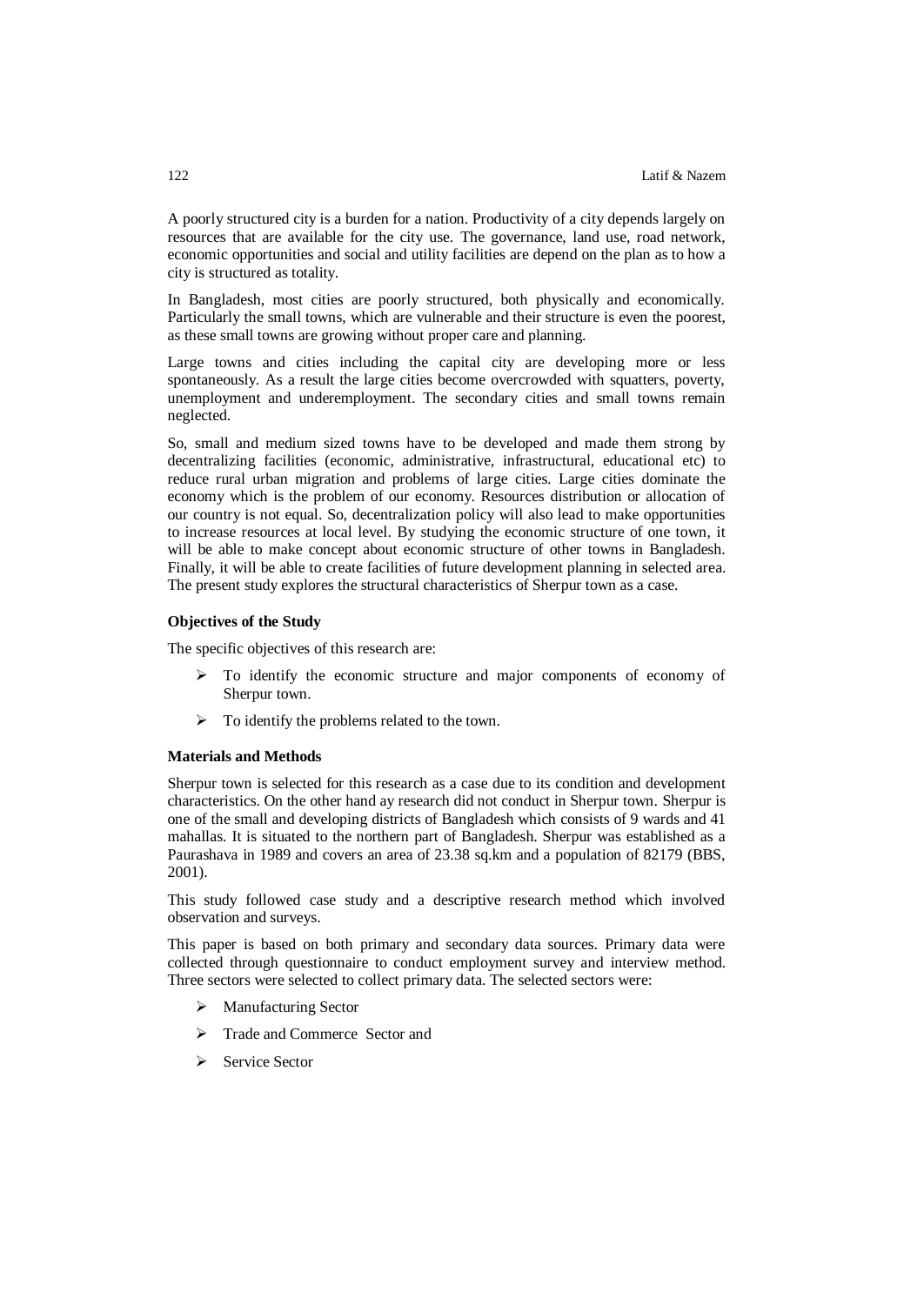

Fig. 1. Study Area

Then there were identified and made lists of 77 items of establishments or units (i.e. all type of industries, all type of shops, stores, hotel and restaurants, financial institutions such as govt. non-govt. and private, public administrative and defense offices, education, health and social work centres) thus sample sizes were selected 77 establishments or units of these sectors. After that, questionnaire was prepared for each sector according to economic indicators to collect information about establishments and employments of the study area. The obtained employment composition of Sherpur town was categorized using Bangladesh Standard Industrial Classification (BSIC) Coding System. Another, city wise questionnaire was prepared to identify the problems of the town. The information was collected from every item of two units. Employment size was calculated by doing average of the two units observed and total employment number was acquired by multiplying the total no of establishments in that type. The total number of establishments was collected from the Executive Engineer and Tax Inspector of the Paurashava headquarters. The National Context data base was obtained from the publications of 'Economic Census, 2001-2003' (National and Zila series) conducted by the Bangladesh Bureau of Statistics (BBS). Other related information of the study area was collected from the Executive Engineer and Tax Inspector of the Paurashava Headquarter. GIS unit of LGED was also another source of related information and map. The 'field visit report' and 'final report' of 'Urban Governance and Infrastructure Improvement Project (UGIIP)' provided the preliminary idea about the area. Arc GIS software was used to produce map and Microsoft Excel was used to calculate data and present data graphically.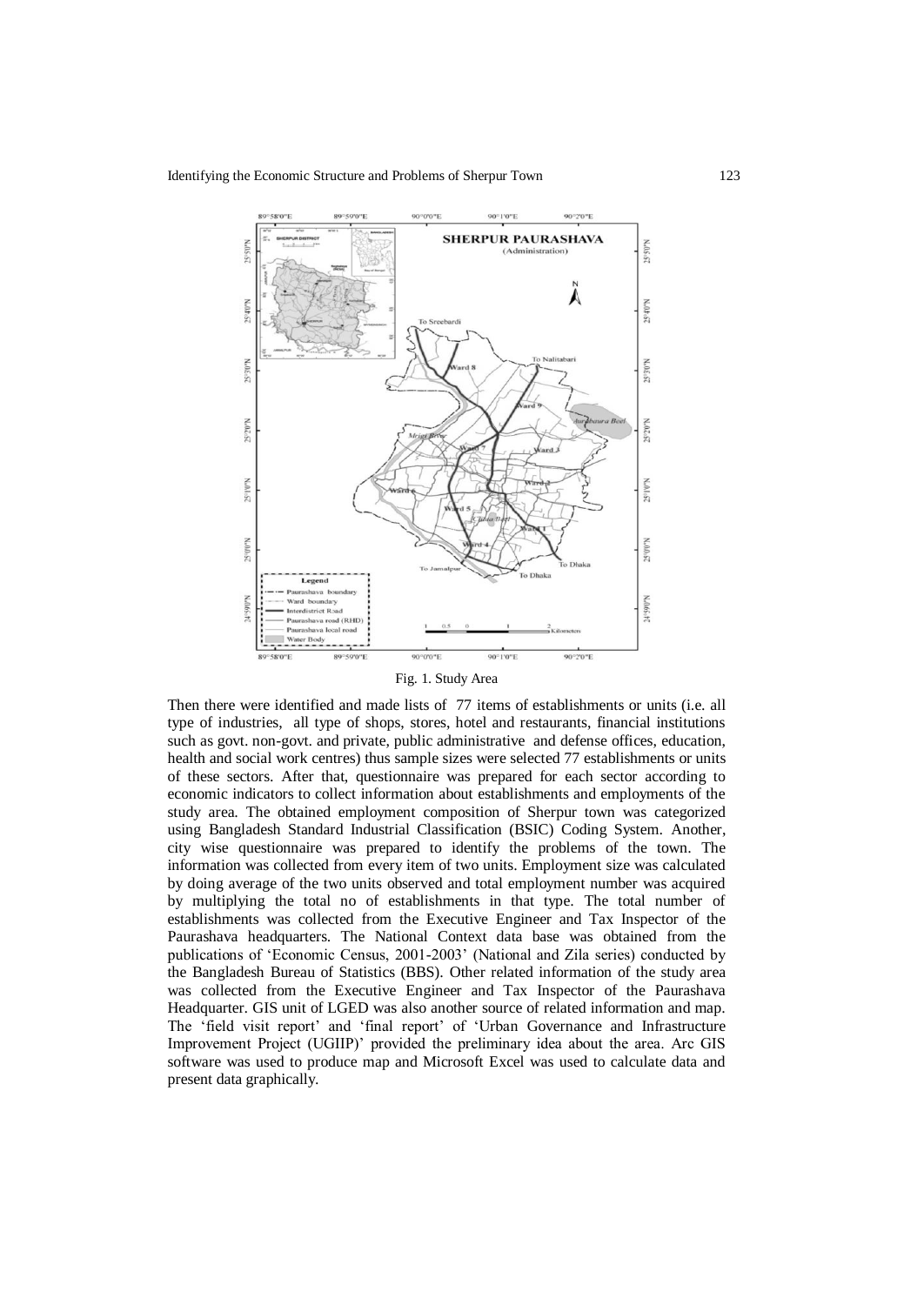To calculate location quotient the following formula was applied. This formula was applied to compare the Regional Economy (often a town) to the National Economy. The formula is:

|              |                       | Regional Employment in<br>Industry I in Year T                     | National Employment in<br>Industry I in Year T |  |  |  |  |
|--------------|-----------------------|--------------------------------------------------------------------|------------------------------------------------|--|--|--|--|
|              | Location Ouotient $=$ | <b>Total Regional Employment</b><br>in Year T                      | <b>Total National Employment</b><br>in Year T  |  |  |  |  |
|              |                       | Where, An $LQ < 1.0$ = All Employment is Non-Basic                 |                                                |  |  |  |  |
|              |                       | An $LQ = 1.0 = All Employment$ is Non-Basic                        |                                                |  |  |  |  |
|              |                       | An $LQ > 1.0$ = Some Employment is Basic                           |                                                |  |  |  |  |
|              |                       | (www.garnet.acns.fsu.edu/~tchapin/urp5261/topics/econbase.htm)     |                                                |  |  |  |  |
| <b>Basic</b> |                       | : Firms and individuals serving markets outside the community, and |                                                |  |  |  |  |

Non- Basic : Firms and individuals serving markets within the community

## **Results and Discussions**

### **Analysis of Major Economic Components of Sherpur Town**

*Existing Land use and Activities*

The existing Municipal area is 23.38 Sq. km (BBS, 2001). Most of the municipal area were used for agricultural purpose and occupies 49.97 percent of total town land, residential land which is 28.26 percent, land use under industry and commercial is only 12.60 percent and land use under service sector is only 2.86 percent (UGIIP, 2008).

# *Establishment and Employment Composition as Economic Component of Sherpur Town*

Sherpur is growing slowly depending on only agro based processing industries and trade and commerce. There were 141 rice mills (employed 4589 persons) (food processing industry) within the town in year 2009-2010. It is the growing and developing sector for its spatial advantage. From the above table it can be observed that concerned all employment sectors of this town have experienced 1604 nos. and 623 no. of additional employments and establishments by last five years. The additional employments and establishments of manufacturing sector were158 nos. and 36 nos. From this statistics it can be normally extracted that there had no remarkable change in this sector. The dominating sector of Sherpur town was wholesale and retail trade. The additional employment and establishment of wholesale and retail sector was 1142 nos. and 512 nos. in last five years.

| Code | <b>Sector Group</b>         | 2005-06               |                   | 2006-07             |          | 2007-08                                    |                                           | 2008-09            |                                       |                                 | 2009-10                        |                                                 |                      |                      |                          |                                |
|------|-----------------------------|-----------------------|-------------------|---------------------|----------|--------------------------------------------|-------------------------------------------|--------------------|---------------------------------------|---------------------------------|--------------------------------|-------------------------------------------------|----------------------|----------------------|--------------------------|--------------------------------|
|      |                             | E1                    | E2                | E2%                 | E1       | E2                                         | E2%                                       | E1                 | E2                                    | E2%                             | E1                             | E2                                              | E2%                  | E1                   | E2                       | E2%                            |
| D    | Manufacturing               | 36<br>$\sim$          | 57<br>$\sim$<br>Ö | 24<br>$\Rightarrow$ | 344      | $\overline{ }$<br>$\mathcal{L}$<br>4<br>١Ò | $\overline{9}$<br>$\cdot$<br>$\mathsf{Q}$ | $\infty$<br>$\sim$ | $\overline{z}$<br>$\overline{v}$<br>Ö | $\overline{7}$<br>$\cdot$<br>39 | 367                            | 403<br>١Ò                                       | 39<br>38             | $\sim$<br>∼<br>m     | 5<br>−<br>n<br>١n        | $\mathfrak{S}$<br>38           |
| G    | Wholesale & Retail<br>Trade | ↽<br>Ń<br>-<br>$\sim$ | 8<br>ශි           | 5<br>$\ddot{q}$     | 76<br>32 | ∼<br>−<br>8                                | ₽<br>∓                                    | 83<br>33           | 58<br>$8^{\circ}$                     | 74<br>₹                         | 3488                           | 4<br>$\overline{\phantom{0}}$<br>$\overline{ }$ | 34<br>$^{42}$        | 3639                 | $\frac{8}{3}$<br>4       | $\frac{8}{3}$<br>$\frac{3}{4}$ |
| H    | Hotels $&$<br>Restaurants   | m<br>4<br>-           | $\circ$<br>∼      | $\infty$<br>n       | 48<br>-  | $\sim$<br>∞                                | 89<br>ਚ                                   | $\frac{9}{4}$      | 96<br>$\sim$                          | 84<br>₹                         | 54<br>$\overline{\phantom{0}}$ | $\mathbf{\sim}$<br>$\sim$<br>öö                 | 93<br>$\overline{ }$ | $\overline{ }$<br>۱ń | $\infty$<br>$\sim$<br>öö | $\sim$<br>$\infty$<br>₹        |

|  |  | Table 1. Establishments Employments Composition (Sherpur) |  |  |  |
|--|--|-----------------------------------------------------------|--|--|--|
|--|--|-----------------------------------------------------------|--|--|--|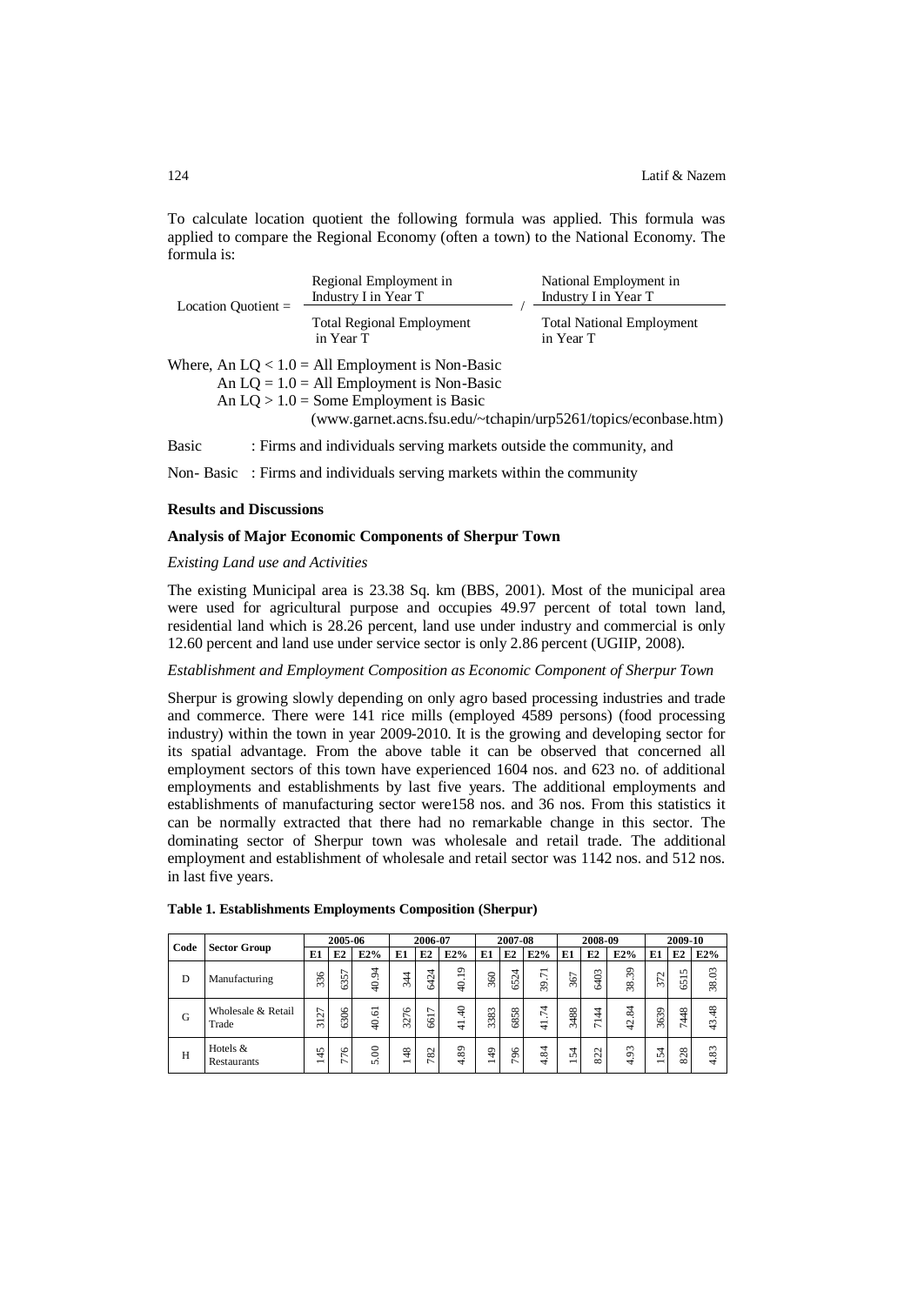Identifying the Economic Structure and Problems of Sherpur Town 125

| J        | <b>Financial Institution</b>                  | S<br>$\overline{\phantom{0}}$ | 272                                       | .75<br>$\overline{\phantom{0}}$ | $\sqrt{2}$<br>$\overline{\phantom{0}}$ | 278                              | 74<br>$\overline{\phantom{0}}$ | $\frac{6}{1}$ | 291       | 77<br>$\overline{\phantom{0}}$ | $\overline{1}$ | 310     | 1.86   | $\overline{ }$<br>$\overline{\phantom{0}}$ | 4<br>-<br>$\sim$                 | 83<br>$\overline{\phantom{0}}$ |
|----------|-----------------------------------------------|-------------------------------|-------------------------------------------|---------------------------------|----------------------------------------|----------------------------------|--------------------------------|---------------|-----------|--------------------------------|----------------|---------|--------|--------------------------------------------|----------------------------------|--------------------------------|
| L        | Public<br>Administration &<br>Defense         | 28                            | $\overline{18}$<br>₩                      | 69<br>$\sim$                    | 28                                     | $\frac{8}{2}$<br>$\pm$           | 2.61                           | $^{28}$       | 420       | 2.56                           | $^{28}$        | 420     | 2.52   | $^{28}$                                    | 420                              | 2.45                           |
| M,N      | Education, Health &<br>Social Works           | 29                            | 83<br>$\sim$                              | 3.75                            | P <sub>3</sub>                         | 85<br>S                          | 3.66                           | $\approx$     | 616       | 3.75                           | 2              | 35<br>Ö | 3.81   | 88                                         | 48<br>۱Ò                         | .78<br>$\sim$                  |
| $\Omega$ | Community, Social<br>and Personal<br>Services | $\tilde{=}$<br>$\sim$         | 5<br>$\overline{\phantom{0}}$<br>$\infty$ | 25<br>'n                        | 338                                    | 881                              | $\overline{5}$<br>'n           | 351           | 926       | 5.64                           | 357            | 943     | 5.65   | $\overline{7}$<br>$\sim$                   | 58                               | 59<br>ທີ                       |
|          | Total                                         | 4046                          | 5527<br>$\overline{\phantom{0}}$          | 100                             | 4228                                   | 5985<br>$\overline{\phantom{0}}$ | $\infty$<br>∸                  | 4371          | 6431<br>∸ | 100                            | 4498           | 6677    | 100.00 | 4669                                       | 7131<br>$\overline{\phantom{0}}$ | 100                            |

*Source: Field Survey 2010;* Here, E1 for Establishments, E2 for Employments

In Table 1 it can be observed that the major growing sector was wholesale and retail trade. About 40.61% of total employment was engaged in wholesale and retail trade sector in 2005-2006 while in 2009-2010 was 43.48%. Only 2.87 percent was increased in successive five years. About 40.94% and 38.03% of total population were engaged in manufacturing sector respectively in year 2005-2006 and 2009-2010. In hotel and restaurants, financial institution, public administration and defense, education, health and social works, community, social and personal services did not face any remarkable change or remain static in successive five years.



Fig. 2. Industry location in Sherpur Town.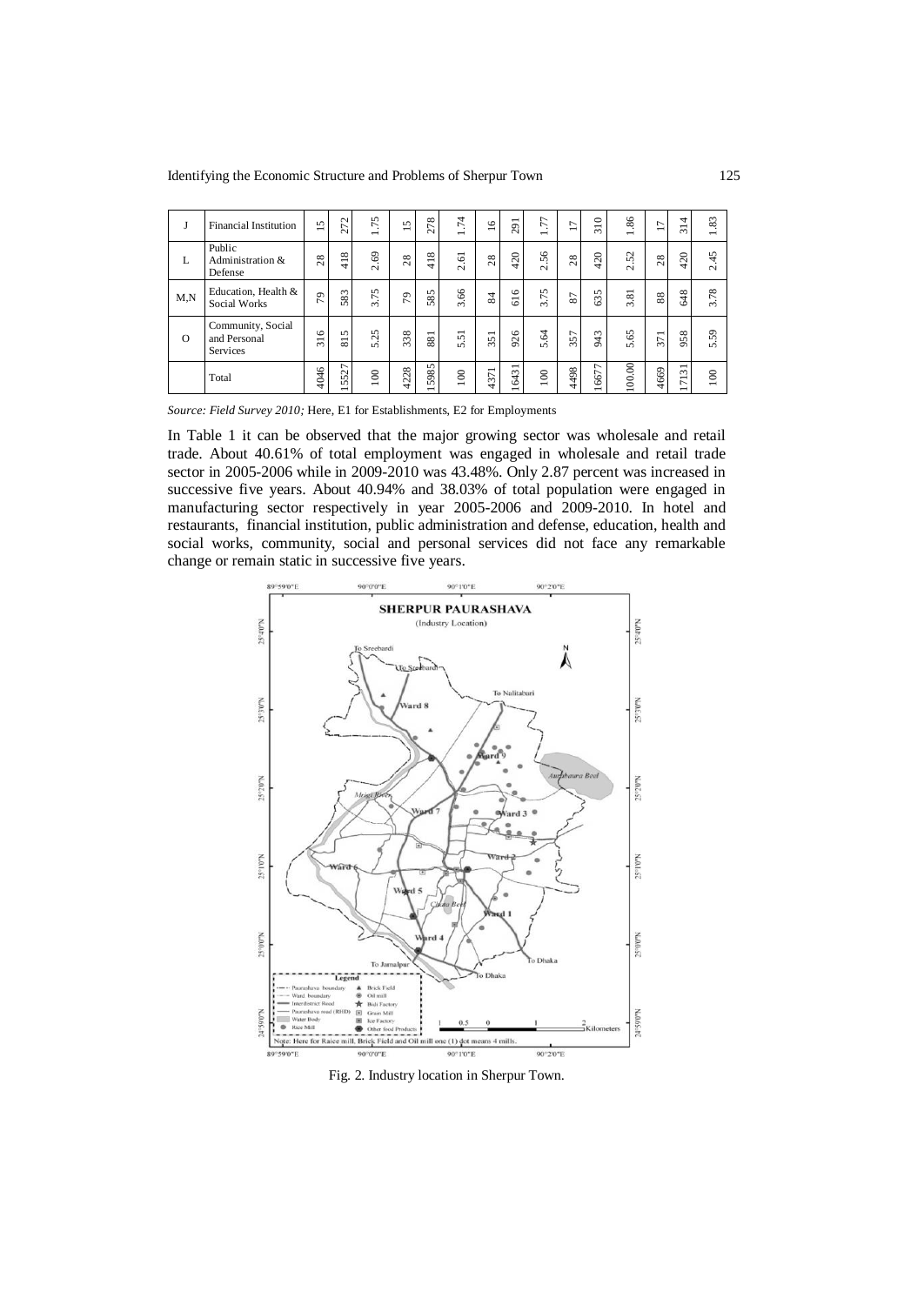### **Employment Change in Sherpur Town**

According to the Field survey, 38.03% (6515 workers) and 20.21% (1915 workers) of the town's total employment were employed in manufacturing sector respectively in year 2009-2010 and 2001-2003 in Sherpur town. Even while the total number of workers in Manufacturing sector increased from 1915 to 6515 in year 2001-2003 to 2009-2010 which were presented in Table 2 and Figure 3. The employment change in this sector was 4600 nos. and 240.21% from 2001 to 2010. This is the remarkable and rapid change of total employment sector of the town due to increase in the manufacturing employments.



Fig. 3. Employment Change Trend of Sherpur in Percent (%), 2001-2010.

|          |                                            |            | 2001-2003       |            | 2009-2010   | 2001-2010 |                       |                      |  |
|----------|--------------------------------------------|------------|-----------------|------------|-------------|-----------|-----------------------|----------------------|--|
| Code     | <b>Sector Group</b>                        | Employment | న<br>Employment | Employment | Employment% | Change    | Change in<br>thousand | Change in<br>Percent |  |
| D        | Manufacturing                              | 1915       | 20.21           | 6515       | 38.03       | 4600      | 2402.09               | 240.21               |  |
| G        | Wholesale & Retail Trade                   | 5282       | 55.75           | 7448       | 43.48       | 2166      | 410.07                | 41.01                |  |
| H        | Hotels & Restaurants                       | 641        | 6.77            | 828        | 4.83        | 187       | 291.73                | 29.17                |  |
| J        | Financial Intermediation                   | 291        | 3.07            | 314        | 1.83        | 23        | 79.04                 | 7.90                 |  |
| L        | Public Administration & Defense            | 418        | 4.41            | 420        | 2.45        | 2         | 4.78                  | 0.48                 |  |
| M.N      | Education, Health & Social<br>Works        | 388        | 4.09            | 648        | 3.78        | 260       | 670.10                | 67.01                |  |
| $\Omega$ | Community, Social and Personal<br>Services | 540        | 5.70            | 958        | 5.59        | 418       | 774.07                | 77.41                |  |
|          | Total                                      | 9475       | 100             | 17131      | 100         | 7656      | 808.02                | 80.80                |  |

**Table 2. Employment Change Trend of Sherpur Town 2001-2010.**

Source*: Economic census, 2001-2003; field survey, 2010.*

In the year 2001-2003, 5282 workers (55.75%) were employed in Wholesale & Retail Trade sector in Sherpur town while in 2009-2010, it was 43.48%. About 641 workers (6.77%) were employed in Hotel & Restaurants sector in 2001-2003 while it was4.83%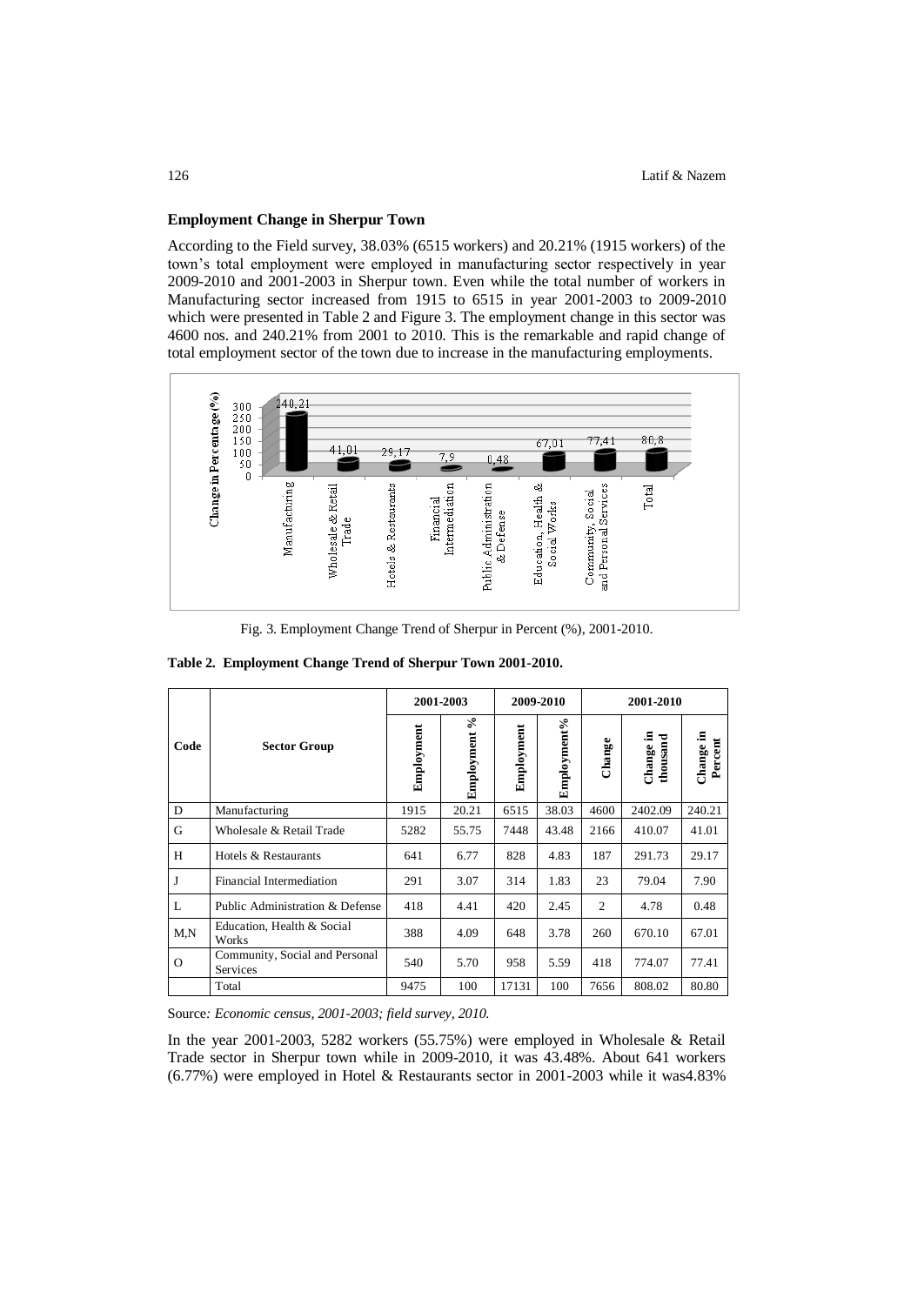in 2009-2010. On the other hand, the employment of the two sectors; Education, Health, & Social Work and Community, Social & Personal Services were increased day by day and the changes of these sectors can be observed from 67.01% to77.41 percent in the successive 10 years.

Sector Wise Employment Concentration Pattern in Sherpur Town: A Comparison between the Urban (Nation) and Sherpur Town

The ratio concentration has been calculated for all sectors to determine whether or not the local economy has a greater share of the sector. If an industry or a sector has a greater share than what we expect from given industry or sector, this mean that "extra" employment of that sector is assumed to be Basic because those jobs are above what a local economy should have to served local needs. **(**mailer.fsu.edu/~tchapin/garnettchapin/urp5261/glossary.htm). Altogether 12 sectors have been examined whether the sectors performance is better locally if compared with the nation. Location Quotient Technique has been used to determine such performance on concentration of the sectors. Out of 12, two sectors were more specialized locally and thus appeared to be basic sector.

In 2001-2003, the local economy was more dominated by Wholesale & Retail Trade (with a L.Q.of 1.31) and Real-estate & Renting (with L.Q. of 1.91) and was weak in Manufacturing, construction, Transport, Storage & Communication, Education, Health & Social works sectors (L.Q. of 0.71, 0.35, 0.32, 0.61) which were shown in Table 3 and Figure 4**.** 

|              |                                         |            | <b>Regional (Sherpur</b><br>Town)<br><b>Employment</b><br>$(2001-03)$ | <b>Urban National</b><br><b>Employment</b><br>$(2001 - 2003)$ |                  |      |
|--------------|-----------------------------------------|------------|-----------------------------------------------------------------------|---------------------------------------------------------------|------------------|------|
| Code         | <b>Sector Name</b>                      | Employment | Employment %                                                          | Employment                                                    | S,<br>Employment | LQ   |
| $\mathsf{C}$ | Mining and Quarrying                    | $\Omega$   | 0.00                                                                  | 3404                                                          | 0.06             | 0.00 |
| D            | Manufacturing                           | 1915       | 19.27                                                                 | 1467895                                                       | 27.16            | 0.71 |
| E            | Electricity, Gas and Water Supply       | $\Omega$   | 0.00                                                                  | 19729                                                         | 0.37             | 0.00 |
| F            | Construction.                           | 20         | 0.20                                                                  | 31347                                                         | 0.58             | 0.35 |
| G            | Wholesale & Retail Trade                | 5282       | 53.14                                                                 | 2195019                                                       | 40.61            | 1.31 |
| H            | Hotels & Restaurants                    | 641        | 6.45                                                                  | 323120                                                        | 5.98             | 1.08 |
| $\mathbf{I}$ | Transport, Storage and Communication    | 87         | 0.88                                                                  | 147251                                                        | 2.72             | 0.32 |
| J            | Financial Institution                   | 291        | 2.93                                                                  | 159997                                                        | 2.96             | 0.99 |
| K            | Real Estate and Renting                 | 357        | 3.59                                                                  | 101463                                                        | 1.88             | 1.91 |
| L            | Public Administration & Defense         | 418        | 4.21                                                                  | 267047                                                        | 4.94             | 0.85 |
| M.N          | Education, Health & Social Works        | 388        | 3.90                                                                  | 348375                                                        | 6.45             | 0.61 |
| $\Omega$     | Community, Social and Personal Services | 540        | 5.43                                                                  | 340447                                                        | 6.30             | 0.86 |
|              | Total                                   | 9939       | 100                                                                   | 5405094                                                       | 100              |      |

**Table 3. Calculation of location quotient for selected sectors in Sherpur Town (2001-2003).**

Source: *Economic Census, 2001-2003.*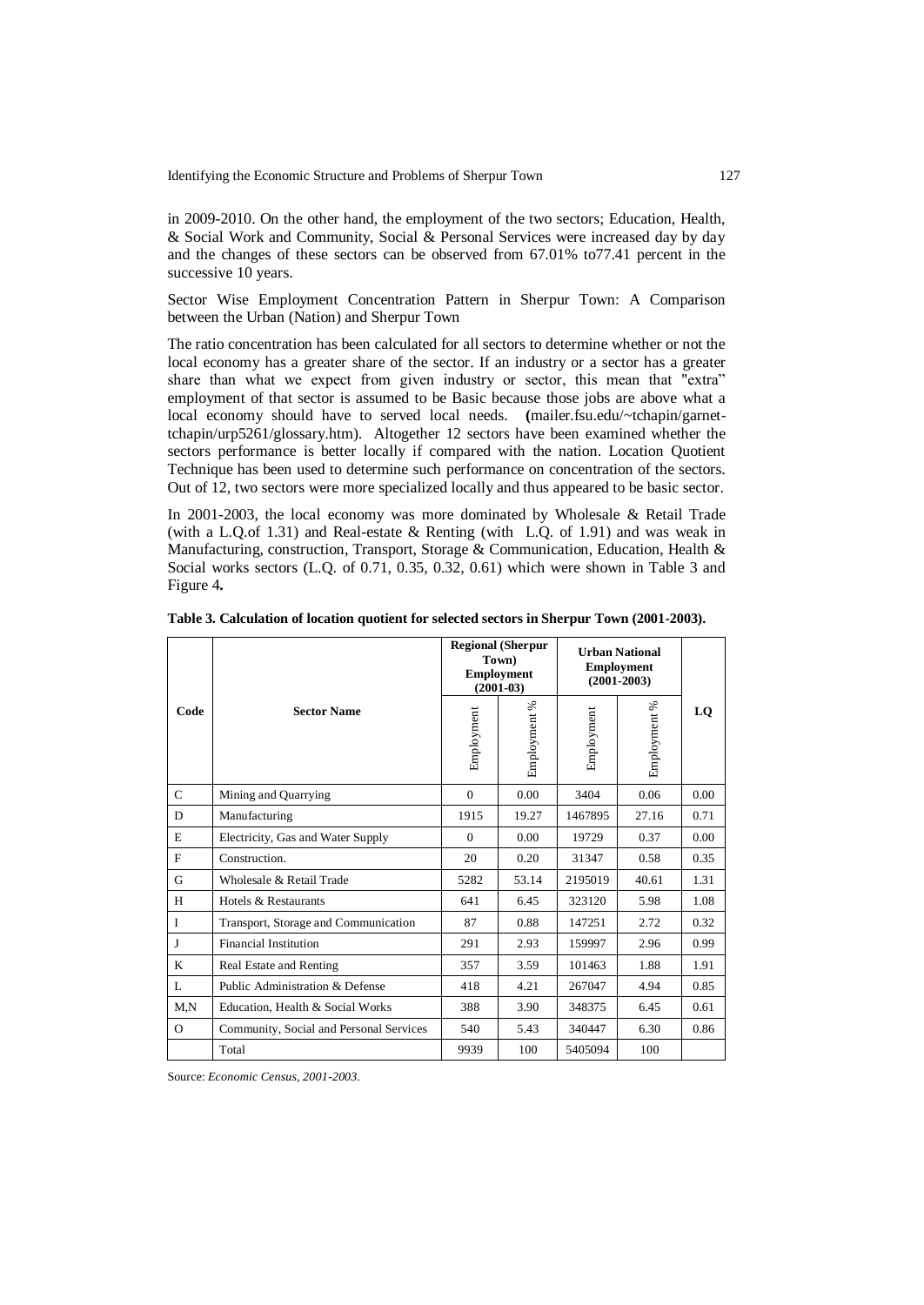

Fig. 4. Location Quotient for Selected Sectors in Sherpur (2001-2003).

From this statistics it can be said that, Wholesale & Retail Trade (with L.Q.of 1.31) and Real-estate & Renting sectors (with a L.Q. of 1.91) had some basic employments (that is surplus to regional self sufficiency) because the value of these two sectors is greater than 1. On the other hand, Manufacturing, construction, Transport, Storage & Communication, Education, Health & Social works etc have more nonbasic employments because the ratios of less than unity (1) indicate a local or nonbasic activity. Other sectors were nearly in line with the Urban National employment

## **Other Related Components of Economic Structure**

The economic structure of a town or city is related to the physical (i.e. infrastructural and social) condition of that town. Economic structure of a town is identified by studying the road networking system, land use pattern, municipal finance condition as well.

### *Road Networking Situation in Sherpur Town*

Total length of roads of all types of Sherpur Town is 75.74 km. Of them, 61.14 km are pacca and 14.61 km are katcha roads (UGIIP, 2008). The main road is Dhaka-Sreebardi road and Jhenaigati-Jamalpur road passes through the core of the town Centre. It has no highway and railway road network.

## *Connectivity Analysis of Transport Network*

Connectivity of a transport network means how the various node (where two or more lines or road meet) are related with one another. Connectivity of transport network has been measured in four ways:

- i. Cyclomatic Number The value of Cyclomatic Number was 28.
- ii. Alpha Measure Index The value of Alpha Measure Index was 0.19.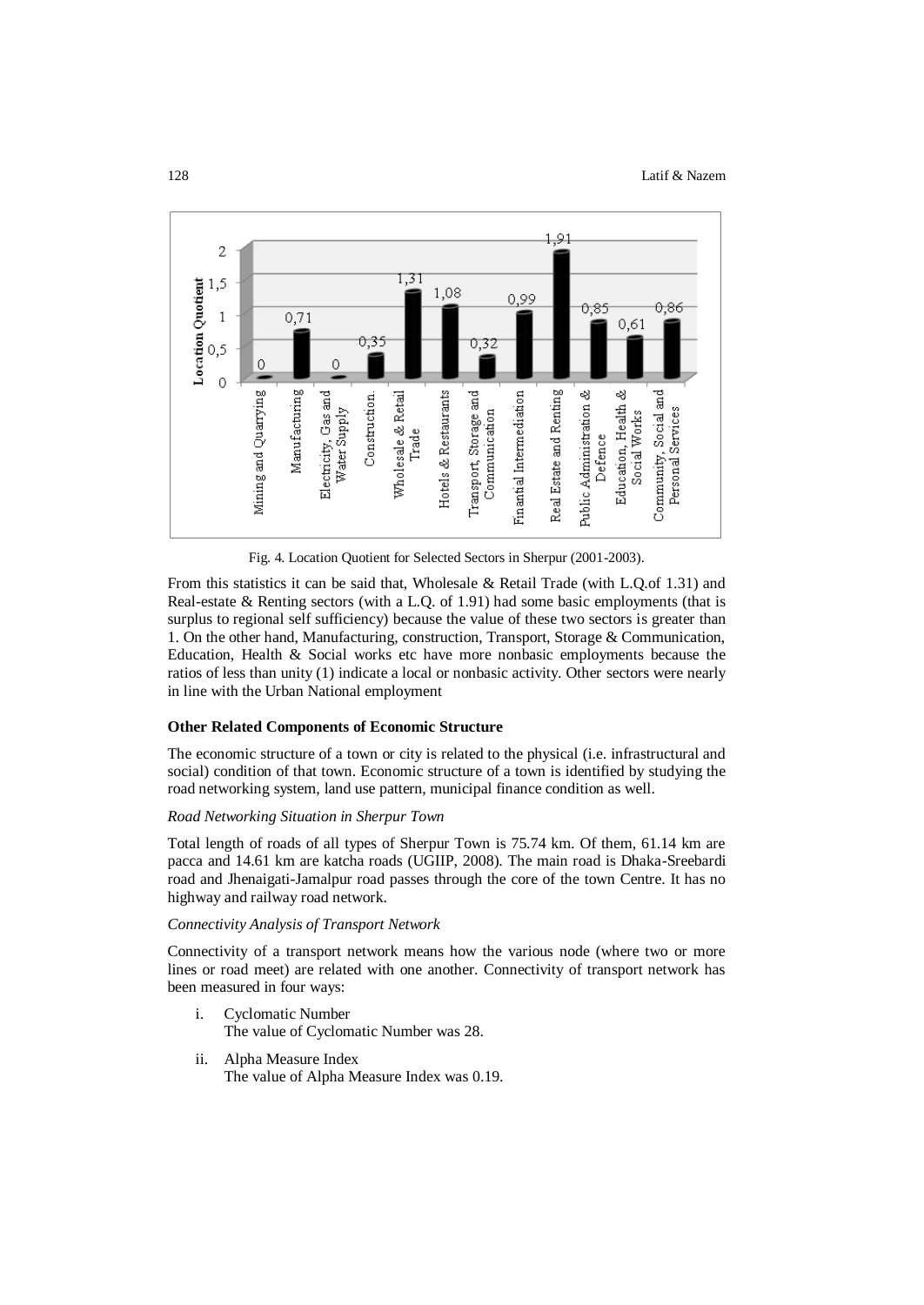Identifying the Economic Structure and Problems of Sherpur Town 129

- iii. Beta Measure Index The Beta Measure Index was 1.36.
- iv. Gamma Measure Index The value of Gamma Measure Index was 0.04.

By analyzing the connectivity of transport network, it can be observed that transport network system of Sherpur District was moderate, path or tree like and less developed.

# *Balance of Payment*

From the balance of payment sheet of the FY 2008-2009 indicating the deficit type of budget in this town. The municipality could not pay all its salaries and allowances from its tax collection. The expenditure of paying salaries of Honorarium Mayor, Commissioner and other employees of the municipality was Tk 10.66 million where total tax collection was about Tk 8.94 million (UGIIP, 2008). So here deficit was Tk 1.72 million.

## **Problems of Sherpur Town**

### *Economic Problems*

#### *Problems related to Municipal Finance*

By analyzing the balance of payment sheet of Sherpur municipality in FY2008-2009 it can be said that the Budget of that year was deficit type. Because, Salaries, Allowances of the Honorarium Chairman/Commissioners and other Maintenance cost is almost double than the income of the municipality which is collected from the tax. As a result, it is not possible to undertake infrastructural development programme from the revenues or income of the municipality.

#### *Poor Condition of Slums*

From the observation and according to UGIIP report of Sherpur Paurashava, it can be said that most of the slum areas are very poor to look at. There have no any utility services facilities such as water supply, drainage facilities, sewerage facilities, sanitation facilities and even electricity facilities etc.

### *Shopping and Marketing problems*

From the observation and case study, About 50 percent of all markets and bazaars were located in Word no. 2 (centre of the town) and rest of the markets were located in ward no.1, 3, 4, 5, 6, 7, 8 and 9. Gathering of peoples are very high in this ward due to unequal distribution of market facilities in Sherpur town. So, traffic congestion is increasing rapidly day by day in this ward.

#### *Social Problems:*

#### *Transport and Communication Problems*

The condition of road is not so good and narrow in width. Many dwellers of the town reported that traffic congestion is growing up day by day.

### *Educational Problems*

The educational institutions had no sufficient teachers and institutions. The quality of teachers and institutions is not so good. Primary schools are not sufficient as required.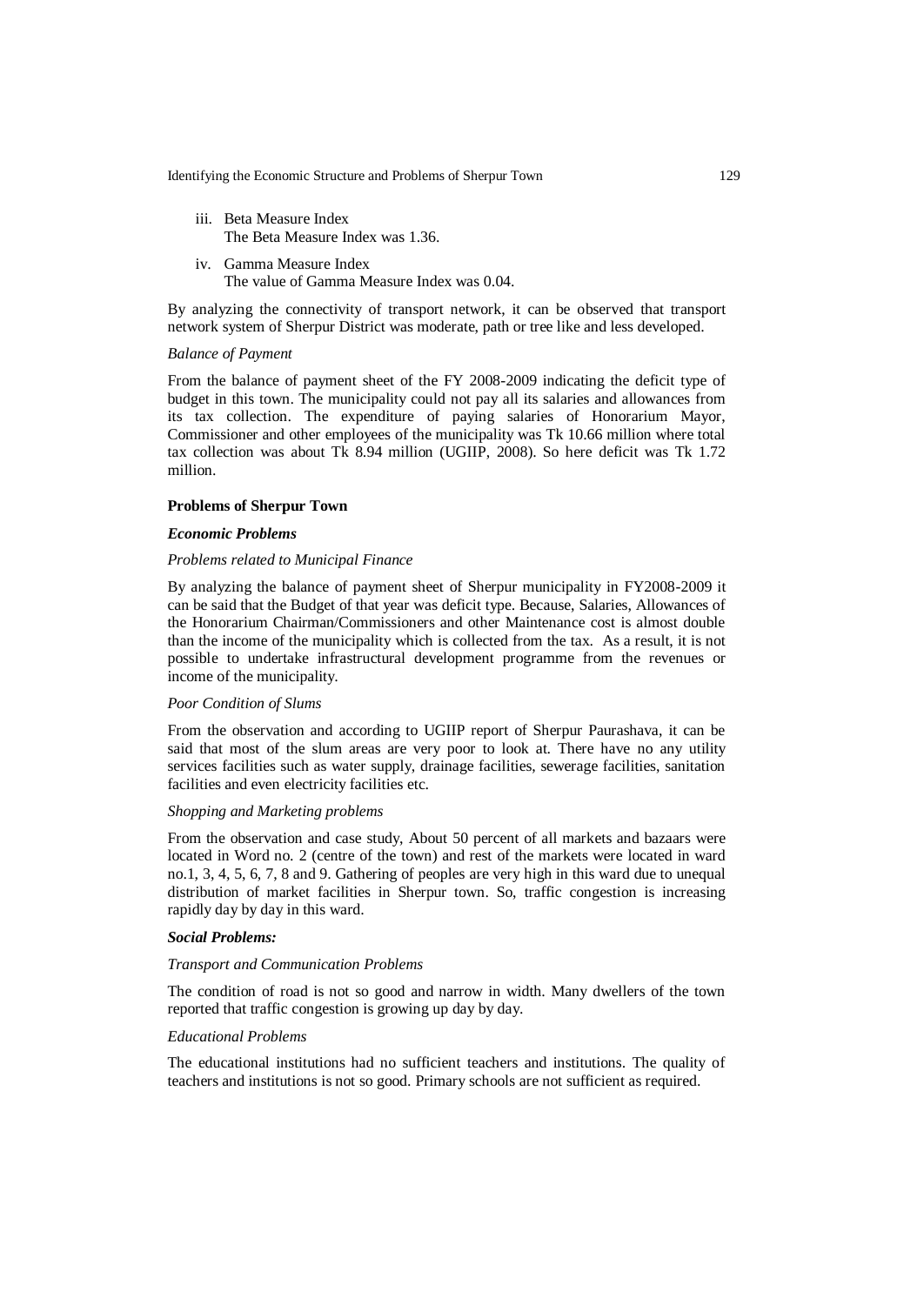### *Health Care Problems*

There was a Zila Sadar Hospital which had 9 doctors and 50 beds in Sherpur Town. It denoted that one bed for 1644 peoples and one doctor for 9131 peoples. From this scenario it can be understood that number of beds and number of doctors were not sufficient.

### *Water Supply and Drinking Water*

There was only 30.28 km piped water supply available in Sherpur town. There were five production tube wells (PTW), one treatment plant, one over head tank, 5 pump houses, 17 communities tap, 1350 hand tube wells covering 38 percent requirement of the population (UGIIP, 2008). No attention has been given to the Ward No.8 and Ward No. 9 where access of Paurashava water supply is Zero.

#### *Sewerage Problems*

There are no piped sewers at Sherpur town. There are low-cost drains and some areas have no drains.

#### *Drainage Problems*

Resident of all the urbanized areas reported that the numbers of drains in their areas were inadequate. As a result, localized flooding occurs after every rainfall, causing inconvenience to the residents and spreading waterborne diseases. From the interview it can be understood that there are mainly  $(10)$  ten  $(T&T$  office area, west side if Upazila office, bus stand area, front side of new market, girls school road side area, etc are remarkable) scattered low-lying areas which were become flooded in Sherpur town due to absence of network based drainage system, inadequate operation, cleaning and maintenance of drains, blockings in the existing drain.

#### *Waste Management*

The solid waste management system is not satisfactory. From the observation it can be said that the town had no sufficient dustbins and that's why the town was not clean enough. The Paurashava have no any controlled dumping place for solid wastes disposal.

### **Conclusions**

Though Sherpur is a district town, rural and urban characteristics are mixed. Economy of the town is agriculture based. Most of the people are engaged in agriculture. Some agrobased industries, business centres, Government, semi government, private organizations, and NGOs were established here. The establishments and employment pattern in manufacturing, whole sale and retail trade, hotels and restaurants, financial institutions, health & education, public administration & defense, community & social services sectors etc did not experience remarkable change in this town in the successive five years 2005-2010. A little change was seen in terms of employments in whole sale and retail sector. There was no change in industry or manufacturing sector. However, remarkable change has been observed in the manufacturing sector during 2001 to 2010 due to generating a huge amount of employment in rice mills and brick fields.

Location Quotient analysis shows that the town may have specialized in some sectors if compared with the nation (Urban). In 2001-2003, the local economy was more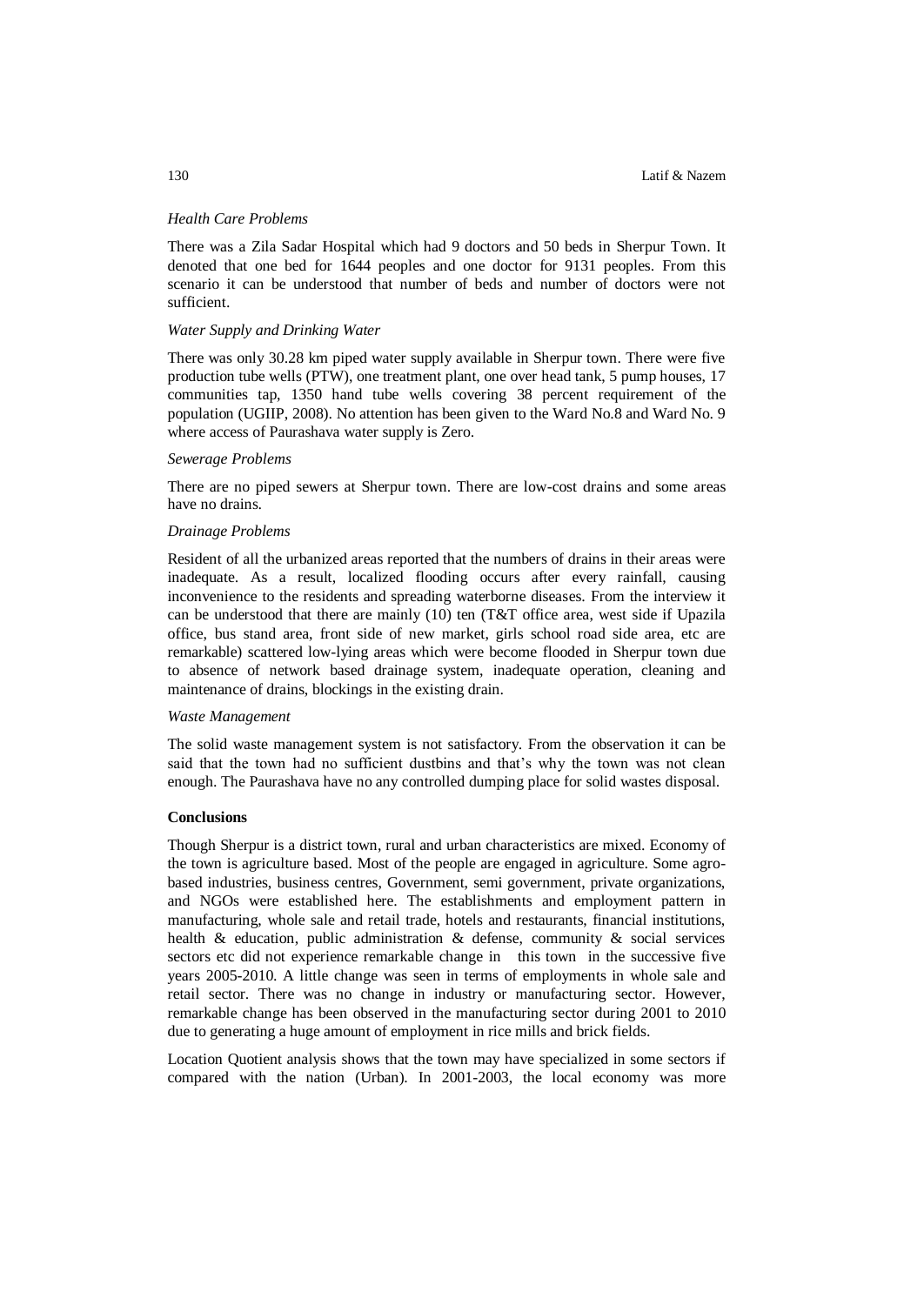Identifying the Economic Structure and Problems of Sherpur Town 131

specialized than the nation in Wholesale & Retail Trade (with L.Q. of 1.31) and Realestate & Renting (with a L.Q. of 1.91). However, in Manufacturing, construction, Transport, Storage & Communication, Education, Health & Social works were weaker in Sherpur than the urban national (L.Q. of 0.71, 0.35, 0.32, and 0.61). So, Wholesale  $\&$ Retail Trade and Real estate & Renting sector had some basic employment in 2001-2003.

Economic development is related to the physical, social and infrastructural condition of the town. Physical and infrastructural condition of Sherpur town was not good and faced many problems. To sum up, the overall situation of economic structure was poor and almost static. Agriculture based structure indicated that local resources were the back bone of the economy of Sherpur town.

#### **Referencess**

- Alexander, J. W. (1954). The Basic-Nonbasic Concept of Urban Economic Function *Eonomic Geography,* 30.
- BBS (2006), Bangladesh *population Census 2001*; community series, Zila: Sherpur, Dhaka: Bangladesh Bureau of Statistics.
- BBS (2007), *Bangladesh Economic Census2001&2003*; National Report, Dhaka: Bangladesh Bureau of Statistics.
- BBS (2007), *Economic Census2001 and 2003*; Zila series, Zila: Sherpur, Dhaka: Bangladesh Bureau of Statistics.
- BBS.(2002). *Bangladesh Standard Industrial Classification of all Economic Activities -2001.*
- Department for International Development (DFID) and the Danish Ministry of Foreign Affairs (Danida).
- Department of Economic Development. (2000). *An Economic Analysis of AllenCounty.* Allen County, Indiana: Department of Economic Development.
- Glasson, J. (1978). An Introduction to Regional Planning: Concepts, Theory and Practice. 2<sup>nd</sup> ed. Oxford Polytechnic.
- Islam, N. (1998a). *Human Settlements and Urban Development in Bangladesh, Dhaka*:The University of Dhaka.
- Kalam, A.. K. M. A. and K:arirn, M. S. A. (1998). Upgradation of Slums and Sustainable Urban Development in Bangladesh: A Case of a Secondary Town, Barisal, in N. Islam (ed.), *Recent Urban Studies*. Dhaka: Urban Studies Program, University of Dhaka.
- Mahmud, K.H. & Saleheen, M.U. (2007). The Role of Rural Growth Centres in Rural Development. *Journal of the Bangladesh National Geographical Association.*
- Mayer, H. M. & Kohn, C. F. (1959).*Readings in Urban Geography*, Chicago and London, The University of Chicago Press.
- Nadiruzzaman, M. (2002). *Economic Base Analysis of Small Secondary Towns in Bangladesh: AGeographic investigation on NorsingdiPaurashava*, Unpublished M.Sc. Thesis, Department of Geography &Environment, University of Jahangirnagar.
- Nazem, N. I. (1994). Functional Dynamics of Rural Towns in Bangladesh. *Bangladesh Urban Studies, 3*.
- Nazem, N.I. et, al. (2009), *"City Cluster Economic Development in Bangladesh: A Case of Dhaka capital Region*", Asian Development Bank, Dhaka.
- Rondinelli, D.A. (1982). Small Town in Developing Countries: Political Centres of Growth, Transformation and Integration, *Small Town in National Development: Towards Action for Rural Urban Integration*, International Symposium,Human Settlements Division, Asian Institute of Technology ,Bankok, Thailand.